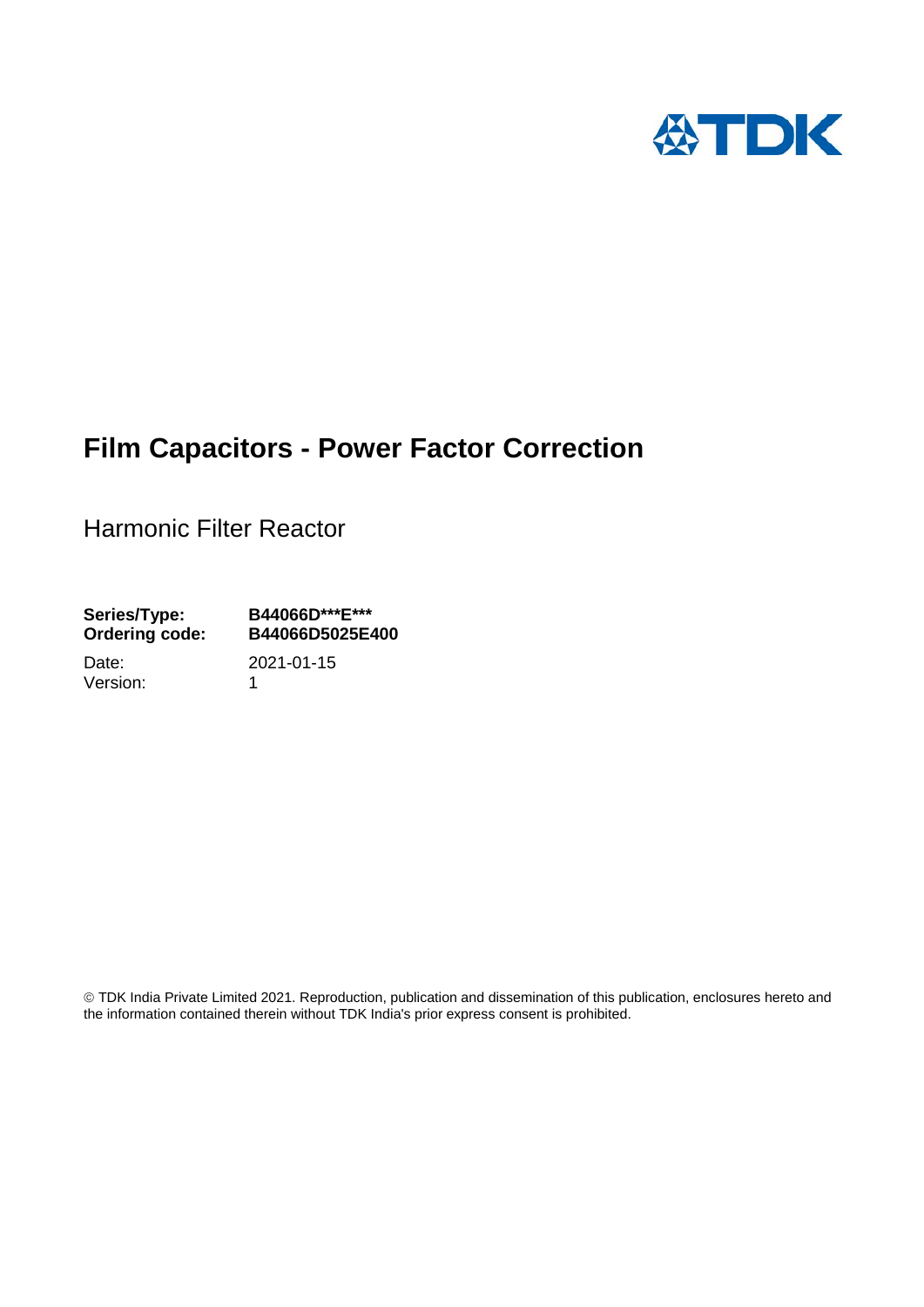

## **Film Capacitors - Power Factor Correction B44066D5025E400 Harmonic Filter Reactor B44066D\*\*\*E\*\*\***

## **Characteristics**

- **Highest linearity**
- $\blacksquare$  Temperature control via micro switch in inner coil<br> $\blacksquare$  Highest life time by high quality materials
- Highest life time by high quality materials
- **Low losses**
- **High overloading capability**
- Safety device, temperature micro switch
- $\blacksquare$  Low noise



## **Technical data**

| De-tuning factor p                              | 5.67          | %           |
|-------------------------------------------------|---------------|-------------|
| Effective filter output Q <sub>c</sub>          | 25            | kvar        |
| Rated voltage $V_R$ <sup>1)</sup>               | 400           | V           |
| Rated frequency f                               | 50            | Hz          |
| Ambient temperature / Insulation class          | 40/H          | $^{\circ}C$ |
| Capacitance C delta (tot.)                      | 469.4         | μF          |
| Inductivity L                                   | 3 • 1.225     | mH          |
| Linear up to                                    | 75            | A           |
| Effective current $IRMS$ <sup>2)</sup>          | 46.04         | A           |
| Rated harmonic voltages (3rd/5th/7th/11th/13th) | 0.5/6/5/3.5/3 | %           |
| Temperature protection (NC)                     | yes           |             |
| Total losses $P_D$                              | 98            | W           |
| Total weight                                    | 17            | kg          |
| Winding                                         | Aluminum foil |             |

<sup>1)</sup> Voltage rise up to 106% of rated voltage is considered in current  $I_{\text{eff}}$ .

2)  $I_{\text{eff}} = \sqrt{(I_1^2 + I_3^2 + ... I_x^2)}$ 

## **Connection**

| Line                | 1U1-1V1-1W1 |
|---------------------|-------------|
| Capacitors          | 1U2-1V2-1W2 |
| Temperature control | $1 - 2$     |

## Reference standard IEC60076-6

### CAP FILM ES PFC PM 2021-01-15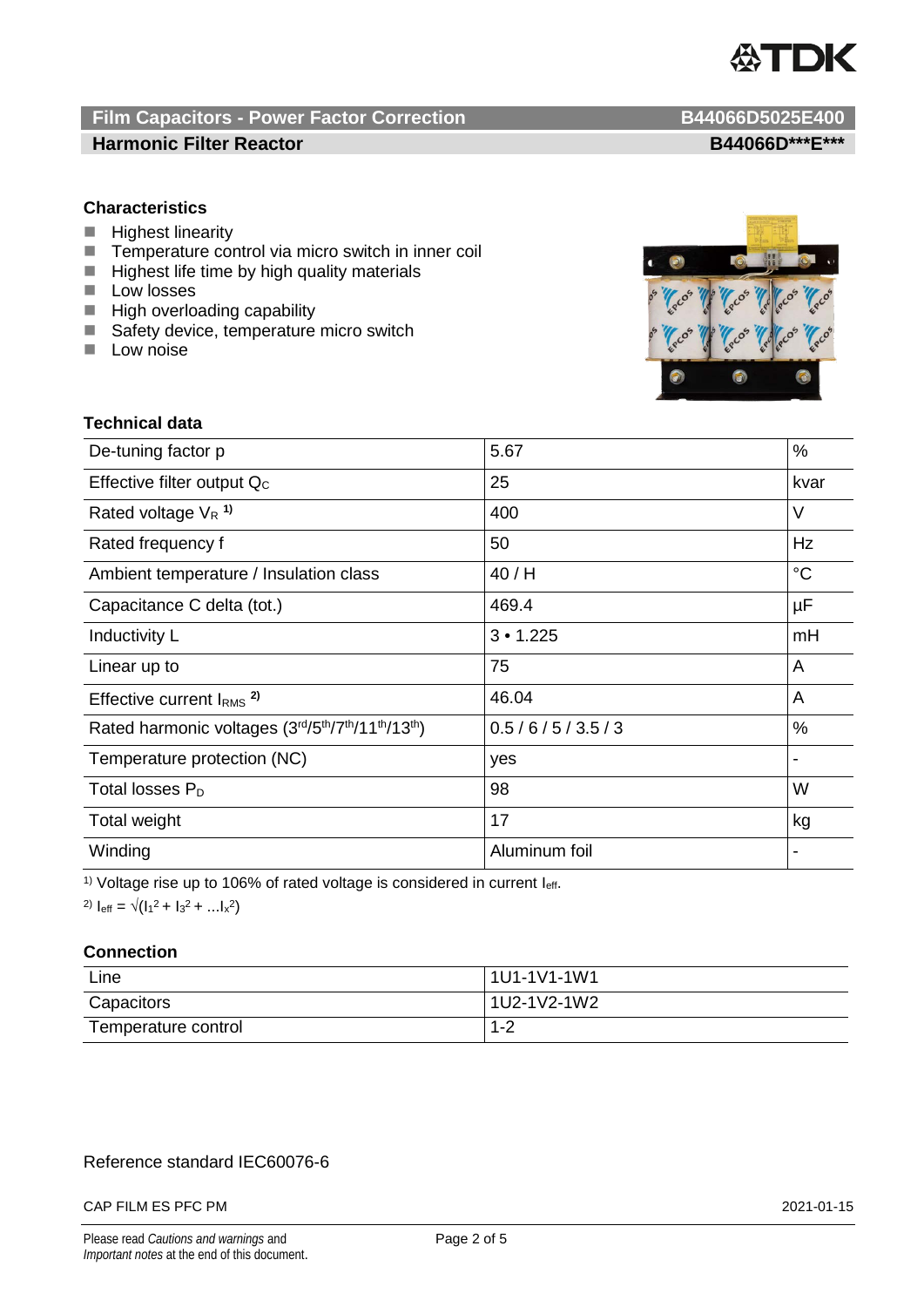

## **Film Capacitors - Power Factor Correction B44066D5025E400**

## **Harmonic Filter Reactor B44066D\*\*\*E\*\*\***

## **Dimensional drawings**



## **Dimensions**

| L/mm  | 240   | b/mm           | 112  |
|-------|-------|----------------|------|
| H/mm  | 205   | e/mm           | 82±5 |
| W/mm  | 140±5 | d1/mm          | 10.8 |
| 11/mm | 205   | d2/mm          | 15.5 |
| 12/mm | 205   | $\overline{A}$ | 175  |
| n1/mm | 150   | B              | 95   |
| n2/mm | 98±3  | Ø              | 8.5  |

## **Cautions and warnings**

- Do not install the reactor in case of any visible damages.
- $\blacksquare$  Installation must be done by skilled personnel only.
- Do not use or store harmonic filter reactors in corrosive atmosphere, especially where chloride gas, sulphide gas, acid, alkali, salt or similar substances are present.
- $\Box$  Do not touch the device during operation: all electrically active parts of this equipment such as windings, electronic components, leads, fuses and terminals carry a dangerous voltage which can lead to burns or electric shock.
- Covers which protect these electrically active parts from being touched must not be opened or removed during operation.
- Before any assembly or maintenance work is started, all installations and equipment must be disconnected from the power source.
- Noncompliance with these instructions may lead to death, serious injury or major damage to equipment.

FAILURE TO FOLLOW CAUTIONS MAY RESULT, WORST CASE, IN PREMATURE FAILURES OR PHYSICAL INJURY.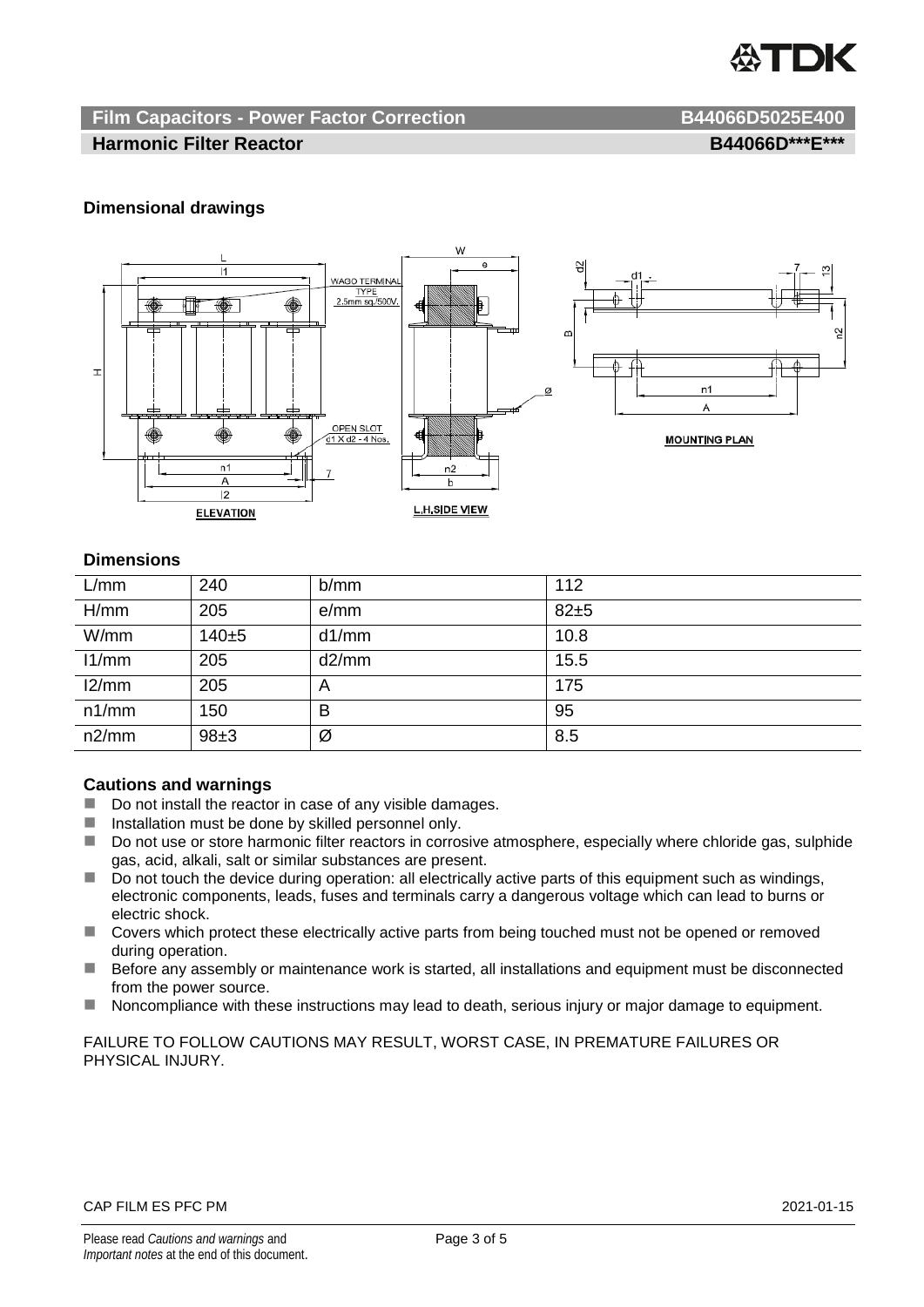

**Film Capacitors - Power Factor Correction B44066D5025E400 Harmonic Filter Reactor B44066D\*\*\*E\*\*\***

The following applies to all products named in this publication:

- 1. Some parts of this publication contain **statements about the suitability of our products for certain areas of application**. These statements are based on our knowledge of typical requirements that are often placed on our products in the areas of application concerned. We nevertheless expressly point out **that such statements cannot be regarded as binding statements about the suitability of our products for a particular customer application.** As a rule we are either unfamiliar with individual customer applications or less familiar with them than the customers themselves. For these reasons, it is always ultimately incumbent on the customer to check and decide whether a product with the properties described in the product specification is suitable for use in a particular customer application.
- 2. We also point out that **in individual cases, a malfunction of electronic components or failure before the end of their usual service life cannot be completely ruled out in the current state of the art, even if they are operated as specified.** In customer applications requiring a very high level of operational safety and especially in customer applications in which the malfunction or failure of an electronic component could endanger human life or health (e.g. in accident prevention or life-saving systems), it must therefore be ensured by means of suitable design of the customer application or other action taken by the customer (e.g. installation of protective circuitry or redundancy) that no injury or damage is sustained by third parties in the event of malfunction or failure of an electronic component.
- 3. **The warnings, cautions and product-specific notes must be observed.**
- 4. In order to satisfy certain technical requirements, **some of the products described in this publication may contain substances subject to restrictions in certain jurisdictions (e.g. because they are classed as hazardous)**. Useful information on this will be found in our Material Data Sheets on the Internet (www.tdk-electronics.tdk.com/material). Should you have any more detailed questions, please contact our sales offices.
- 5. We constantly strive to improve our products. Consequently, **the products described in this publication may change from time to time**. The same is true of the corresponding product specifications. Please check therefore to what extent product descriptions and specifications contained in this publication are still applicable before or when you place an order.

We also **reserve the right to discontinue production and delivery of products**. Consequently, we cannot guarantee that all products named in this publication will always be available. The aforementioned does not apply in the case of individual agreements deviating from the foregoing for customer-specific products.

- 6. Unless otherwise agreed in individual contracts, **all orders are subject to our General Terms and Conditions of Supply.**
- 7. **Our manufacturing sites serving the automotive business apply the IATF 16949 standard.** The IATF certifications confirm our compliance with requirements regarding the quality management system in the automotive industry. Referring to customer requirements and customer specific requirements ("CSR") TDK always has and will continue to have the policy of respecting individual agreements. Even if IATF 16949 may appear to support the acceptance of unilateral requirements, we hereby like to emphasize that **only requirements mutually agreed upon can and will be implemented in our Quality Management System.** For clarification purposes we like to point out that obligations from IATF 16949 shall only become legally binding if individually agreed upon.

CAP FILM ES PFC PM 2021-01-15